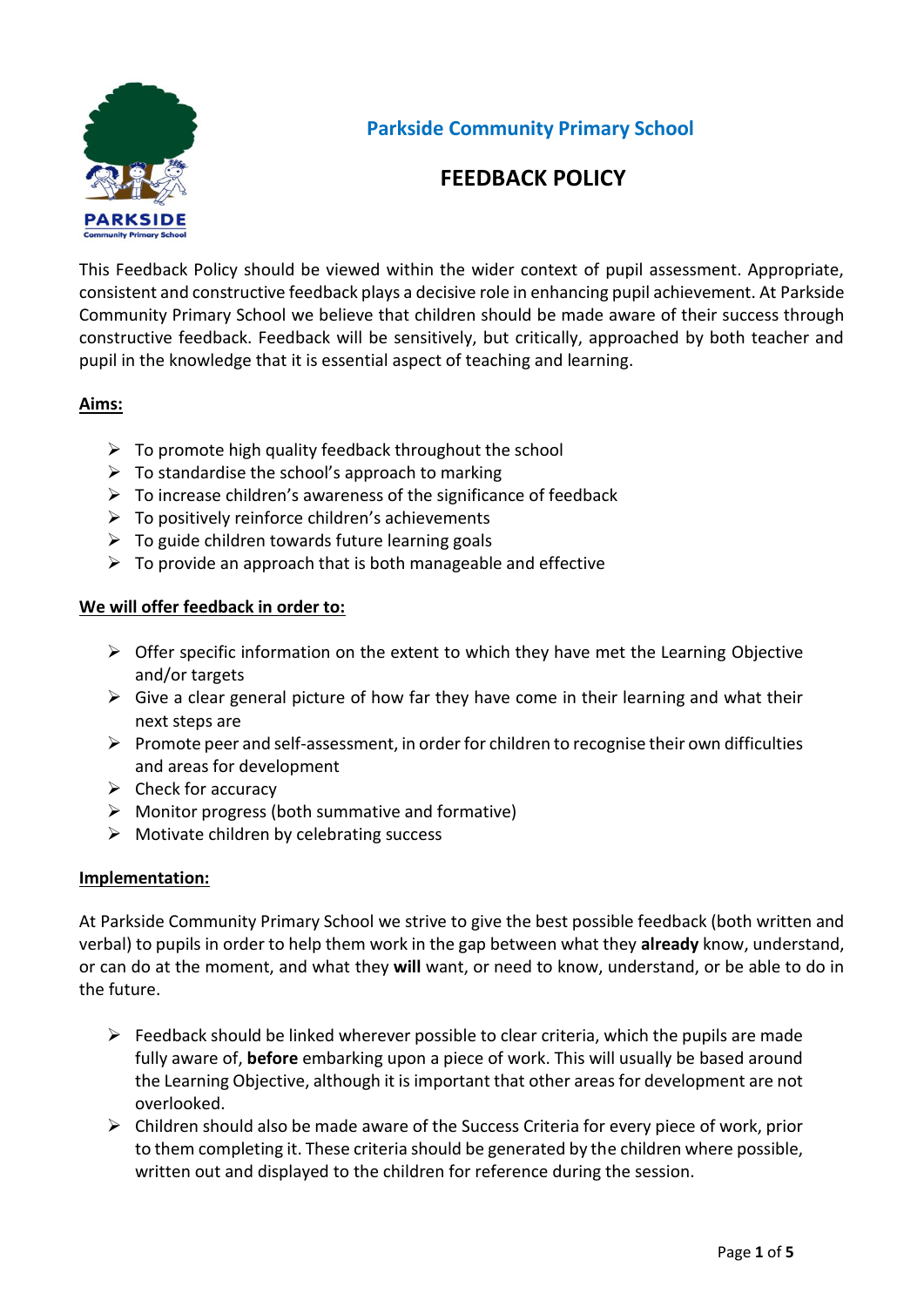- $\triangleright$  Other than highlighters, all marking by the teacher should be done using green pen, to ease clarity and ensure consistency. Children will respond to feedback and peer assess using purple pen.
- $\triangleright$  Feedback should be undertaken as close to when the pupil has finished as reasonably possible.
- $\triangleright$  Feedback comments should be legible, (demonstrating the school Handwriting Policy) and written using language that the pupils are able to understand.
- $\triangleright$  Teachers will use a range of strategies to reward outstanding work or effort, including stickers, verbal praise, house points and celebration in Friday assembly.
- $\triangleright$  In KS1, children should be given opportunities to respond to comments verbally, these recorded by an adult as appropriate.
- $\triangleright$  In KS2, children should be given opportunities to read comments and complete responses from the previous session at the start of the next, where possible, in order to further understanding.
- $\triangleright$  Previous work should be marked prior to the start of the next lesson.
- $\triangleright$  Children should have the opportunity to peer assess each other's as part of the marking process, this should take place at least once a week and be acknowledged through the teachers response.

#### **Written work (e.g English, Topic, Science, RE etc):**

- $\triangleright$  Teachers will assess each piece of extended writing that children complete. During these pieces, teachers will highlight up to three points where the children have met the *Learning Objective* and/ or *Success Criteria* using a *green* highlighter.
- Teachers will also highlight one area which needs to be *improved* upon, using a *pink* highlighter.
- $\triangleright$  A comment may also be added, explaining the reasons for the highlighting where necessary and given the next steps for learning, as well as commenting on 'Nonnegotiables' as necessary. (e.g. spelling, handwriting, grammar, presentation)
- $\triangleright$  The pink highlighter can also be used to identify sentences that need correcting/ improving.
- $\triangleright$  In all other pieces of written work, including the Foundation subjects, symbols common to the whole school will be used to illustrate mistakes in children's writing and where improvements can be made. (See Appendix 1)
- $\triangleright$  At Key Stage 1 and 2, Learning Objectives (the letters L.O.) should be highlighted using a POG (Pink, Orange, Green) rating system to illustrate the child's level of understanding.
- $\triangleright$  Children should be encouraged to respond to teacher feedback comments, in order to improve their work and the response should be acknowledged by the teacher.
- $\triangleright$  Learning Objective should ascertain where work has been supported by an adult and the ratio.

#### **Maths:**

- $\triangleright$  Feedback should be made for specific reasons:
	- *Content*: How children have performed in relation to the lesson's Learning Objective
	- *Presentation*: Extra comments made as necessary.
	- *Effort*: Extra comments made as necessary.
	- *Extension*: Examples given to complete that will demonstrate understanding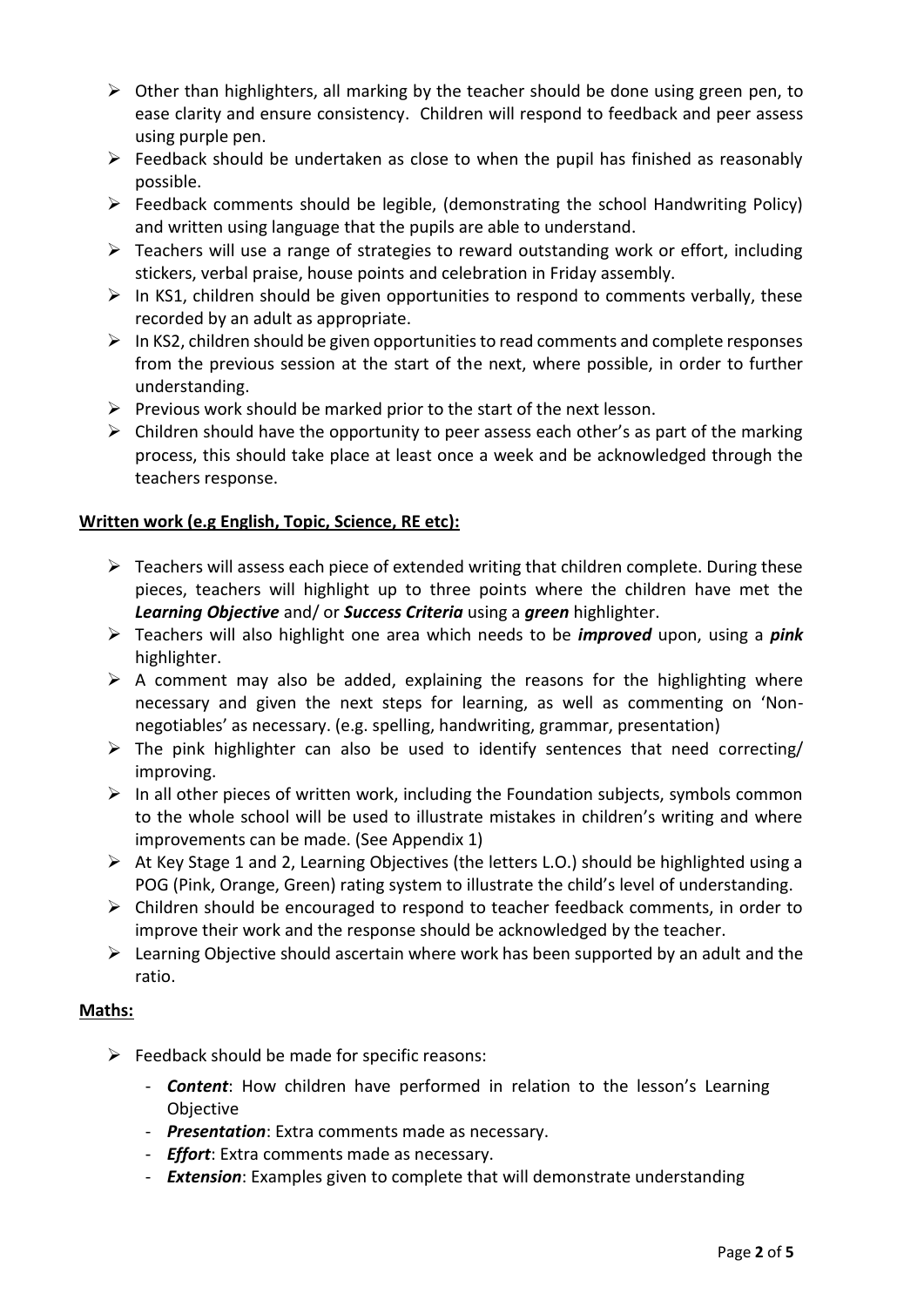- $\triangleright$  Feedback should contain scaffolded examples or challenge questions to complete in order to develop understanding
- $\triangleright$  It should be recognised that comments for presentation and effort will not ordinarily raise standards in maths, but may still be relevant to a child's overall development/esteem. At Key Stage 1, written comments should be made and opportunities should be given for class teachers and teaching assistants to feed these back verbally where necessary and for the children to respond.
- $\triangleright$  Maths tests may be marked by teaching assistants, but all scores should be checked by class teachers for accuracy.
- $\triangleright$  Where possible, examples of the correct technique/presentation should be given to children where understanding has not been demonstrated.
- $\triangleright$  At Key Stage 1, corrections to be completed should be indicated using a pink highlighter.
- At Key Stage 1 and 2, Learning Objectives (the letters L.O.) should be highlighted using a POG (Pink, Orange, Green) rating system to illustrate the child's level of understanding.
- $\triangleright$  Learning Objective should ascertain where work has been supported by an adult and the ratio.

#### **Implementation:**

- $\triangleright$  Regular book scrutiny will be carried out by Subject Leaders and members of the Senior Leadership Team
- $\triangleright$  Lesson observations will also include time set aside to audit pupil work and discuss with pupils the feedback that they are receiving.

#### **Level of support:**

It is important, for assessment and moderation purposes, to indicate the level of support that has been given to a child while completing work. The codes below will be used to indicate the level of support.

- **(1:1)** = one to one support given
- **G (1:2)** = Group work with 1 adult and 2 pupils
- **I** = Independent (this may be used to indicate the questions a child has tried independently after working as a group.
- **S =** support given

It will be assumed that any work without a code has been completed independently.

#### **Impact:**

We aim to ensure children:

- $\triangleright$  Enjoy the process and are motivated to make improvements.
- $\triangleright$  Are eager to look at the marked work.
- $\triangleright$  Are given time and opportunity to respond to feedback marking.
- $\triangleright$  Are linking their work to the Learning Objective.
- $\triangleright$  Enjoy raised self-esteem.
- $\triangleright$  Realise a clearer purpose to marking.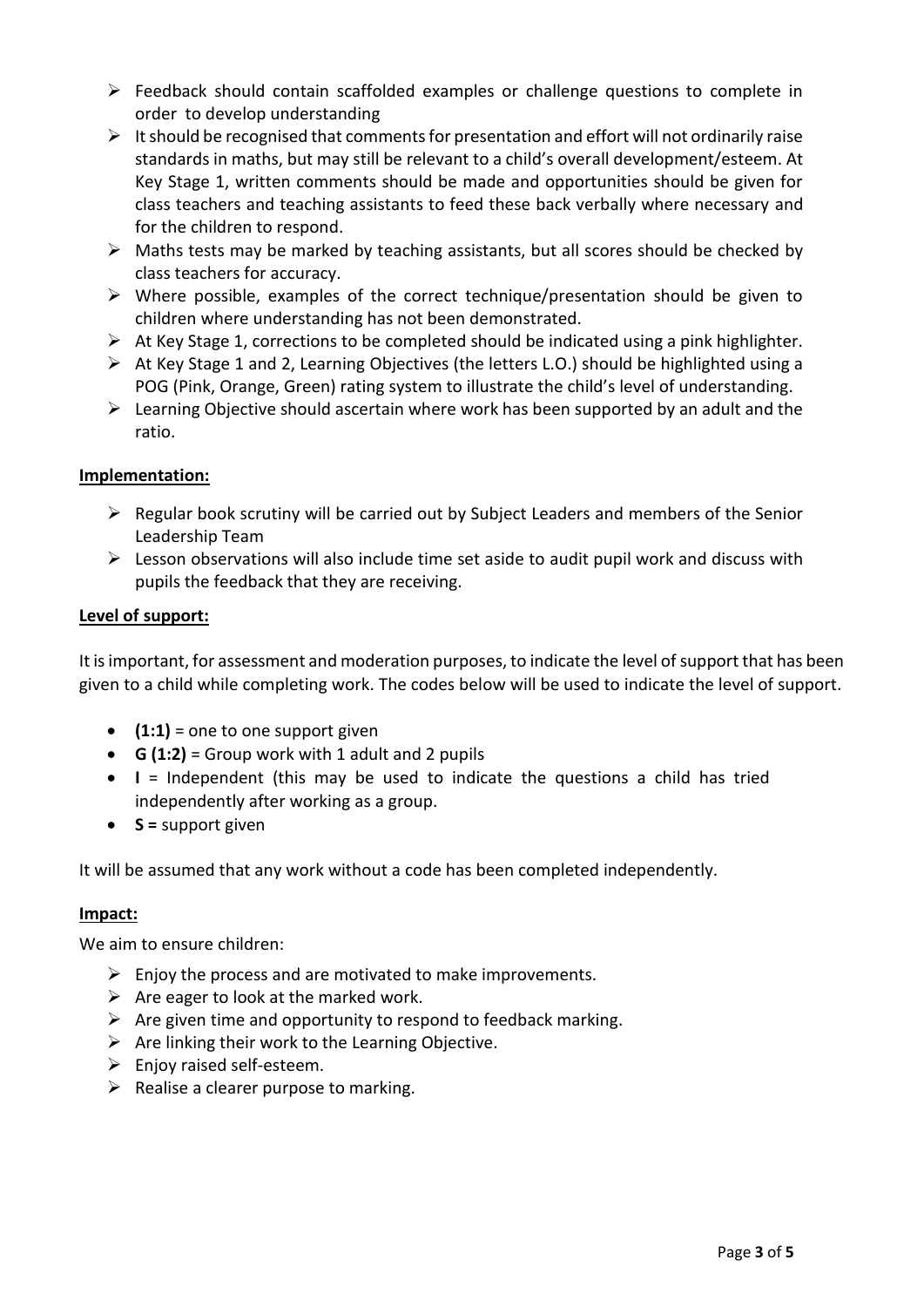

**Parkside Community Primary School**

# **Feedback Policy**

| 9 <sup>th</sup> March 2021<br>Policy adopted by Governing Body on |                  |
|-------------------------------------------------------------------|------------------|
| To be reviewed on                                                 | $9th$ March 2024 |
| Signed by Headteacher                                             |                  |
| Signed by Chair of Governors                                      |                  |